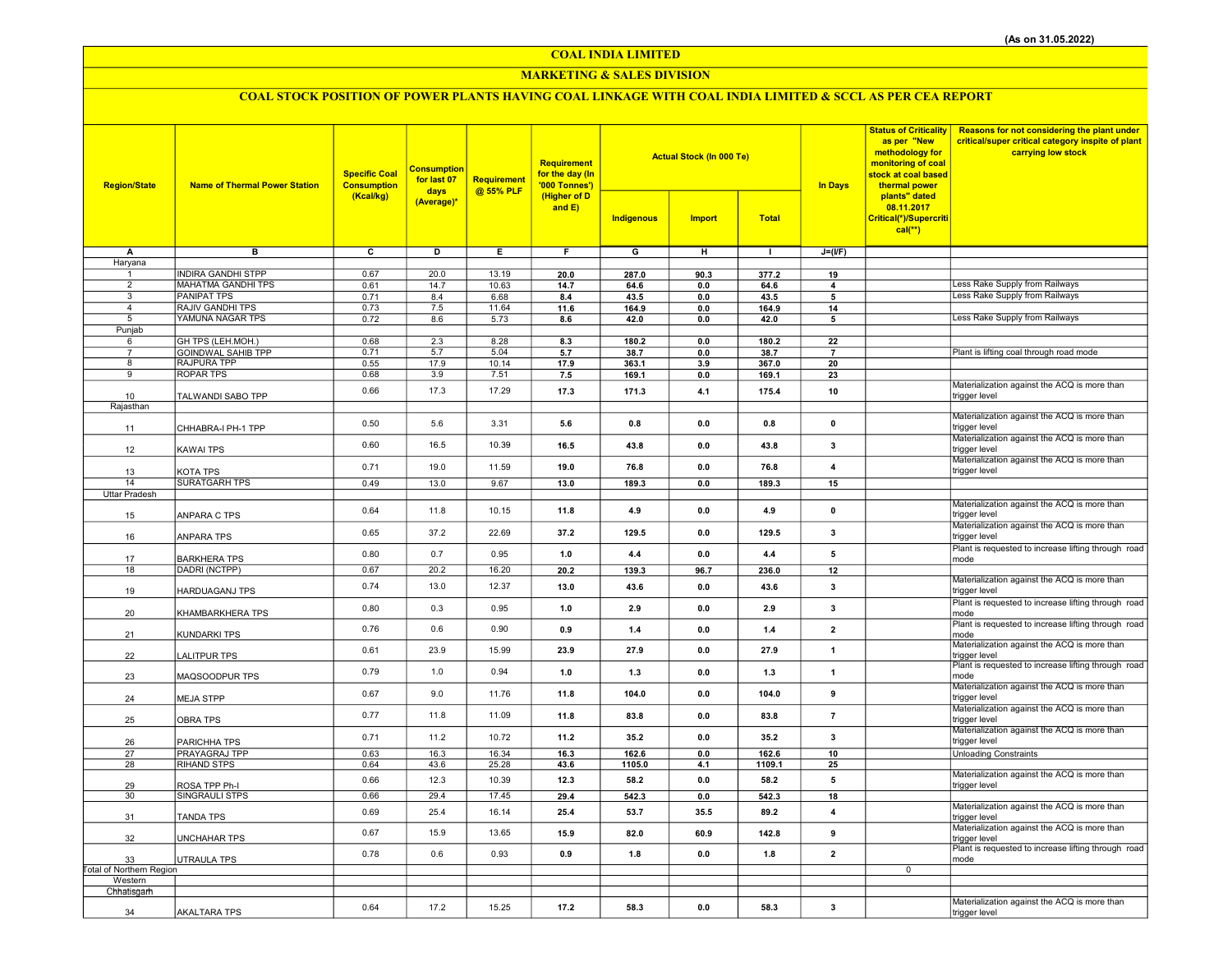#### COAL INDIA LIMITED

### **MARKETING & SALES DIVISION**

# COAL STOCK POSITION OF POWER PLANTS HAVING COAL LINKAGE WITH COAL INDIA LIMITED & SCCL AS PER CEA REPORT

| <b>Region/State</b> | <b>Name of Thermal Power Station</b>                | <b>Specific Coal</b><br><b>Consumption</b> | <b>Consumption</b><br>for last 07<br>days | Requirement<br>@ 55% PLF | <b>Requirement</b><br>for the day (In<br>'000 Tonnes') |               | <b>Actual Stock (In 000 Te)</b> |                | <b>Status of Criticality</b><br>as per "New<br>methodology for<br>monitoring of coal<br>stock at coal based<br><b>In Days</b><br>thermal power | Reasons for not considering the plant under<br>critical/super critical category inspite of plant<br>carrying low stock |                                                                                                               |
|---------------------|-----------------------------------------------------|--------------------------------------------|-------------------------------------------|--------------------------|--------------------------------------------------------|---------------|---------------------------------|----------------|------------------------------------------------------------------------------------------------------------------------------------------------|------------------------------------------------------------------------------------------------------------------------|---------------------------------------------------------------------------------------------------------------|
|                     |                                                     | (Kcal/kg)                                  | (Average)*                                |                          | (Higher of D<br>and E)                                 | Indigenous    | <b>Import</b>                   | <b>Total</b>   |                                                                                                                                                | plants" dated<br>08.11.2017<br>Critical(*)/Supercriti<br>$cal(**)$                                                     |                                                                                                               |
| A                   | в                                                   | C                                          | D                                         | Е                        | F                                                      | G             | н                               |                | $J=(VF)$                                                                                                                                       |                                                                                                                        |                                                                                                               |
| 35                  | <b>BALCO TPS</b>                                    | 0.71                                       | 4.0                                       | 5.60                     | 5.6                                                    | 46.0          | 3.1                             | 49.0           | 9                                                                                                                                              |                                                                                                                        | Plant under maintenance                                                                                       |
| 36                  | <b>BANDAKHAR TPP</b>                                | 0.71                                       | 4.9                                       | 2.81                     | 4.9                                                    | 25.3          | 0.0                             | 25.3           | 5                                                                                                                                              |                                                                                                                        | Materialization against the ACQ is more than<br>trigger level<br>Materialization against the ACQ is more than |
| 37                  | <b>BARADARHA TPS</b>                                | 0.77                                       | 19.5                                      | 12.25                    | 19.5                                                   | 99.2          | 0.0                             | 99.2           | 5                                                                                                                                              |                                                                                                                        | trigger level                                                                                                 |
| $\overline{38}$     | <b>BHILAI TPS</b>                                   | 0.76                                       | 7.4                                       | 5.01                     | 7.4                                                    | 120.6         | 4.8                             | 125.4          | 17                                                                                                                                             |                                                                                                                        | Materialization against the ACQ is more than                                                                  |
| 39<br>40            | <b>BINJKOTE TPP</b><br><b>DSPM TPS</b>              | 0.75                                       | 0.0                                       | 5.95                     | 6.0                                                    | 25.1          | 0.0                             | 25.1           | $\pmb{4}$<br>8                                                                                                                                 |                                                                                                                        | trigger level                                                                                                 |
| 41                  | <b>KORBA STPS</b>                                   | 0.69<br>0.67                               | 7.4<br>31.5                               | 4.56<br>22.94            | 7.4<br>31.5                                            | 56.0<br>474.0 | 0.0<br>0.0                      | 56.0<br>474.0  | 15                                                                                                                                             |                                                                                                                        |                                                                                                               |
| 42                  | <b>KORBA-WEST TPS</b>                               | 0.78                                       | 13.9                                      | 13.79                    | 13.9                                                   | 254.8         | 0.0                             | 254.8          | 18                                                                                                                                             |                                                                                                                        |                                                                                                               |
| 43                  | <b>LARA TPP</b>                                     | 0.66                                       | 26.6                                      | 13.92                    | 26.6                                                   | 187.5         | 0.0                             | 187.5          | $\overline{7}$                                                                                                                                 |                                                                                                                        |                                                                                                               |
| 44                  | NAWAPARA TPP                                        | 0.79                                       | 4.5                                       | 6.28                     | 6.3                                                    | 30.8          | 0.0                             | 30.8           | 5                                                                                                                                              |                                                                                                                        | Materialization against the ACQ is more than<br>trigger level                                                 |
| 45                  | PATHADI TPP                                         | 0.65                                       | 6.7                                       | 5.18                     | 6.7                                                    | 50.1          | 0.0                             | 50.1           | $\overline{7}$                                                                                                                                 |                                                                                                                        |                                                                                                               |
| 46                  | <b>SIPAT STPS</b>                                   | 0.68                                       | 35.3                                      | 26.62                    | 35.3                                                   | 369.4         | 0.0                             | 369.4          | 10                                                                                                                                             |                                                                                                                        |                                                                                                               |
| 47                  | <b>TAMNAR TPP</b>                                   | 0.84                                       | 28.6                                      | 26.52                    | 28.6                                                   | 95.6          | 0.0                             | 95.6           | 3                                                                                                                                              |                                                                                                                        | Materialization against the ACQ is more than<br>trigger level                                                 |
| 48                  | <b>JCHPINDA TPP</b>                                 | 0.75                                       | 16.1                                      | 14.22                    | 16.1                                                   | 48.6          | 0.0                             | 48.6           | 3                                                                                                                                              |                                                                                                                        | Materialization against the ACQ is more than<br>trigger level                                                 |
| Gujarat             |                                                     |                                            |                                           |                          |                                                        |               |                                 |                |                                                                                                                                                |                                                                                                                        |                                                                                                               |
| 49                  | <b>GANDHI NAGAR TPS</b>                             | 0.69                                       | 7.7                                       | 5.71                     | 7.7                                                    | 10.1          | 0.0                             | 10.1           | $\mathbf{1}$                                                                                                                                   |                                                                                                                        | Materialization against the ACQ is more than<br>trigger level                                                 |
| 50                  | SABARMATI (D-F STATIONS)                            | 0.57                                       | 4.4                                       | 2.74                     | 4.4                                                    | 14.3          | 74.3                            | 88.7           | $\overline{7}$                                                                                                                                 |                                                                                                                        | Materialization against the ACQ is more than<br>trigger level                                                 |
| 51                  | UKAI TPS                                            | 0.67                                       | 11.5                                      | 9.85                     | 11.5                                                   | 33.7          | 0.0                             | 33.7           | 3                                                                                                                                              |                                                                                                                        | Materialization against the ACQ is more than<br>trigger level                                                 |
| 52                  | <b>WANAKBORI TPS</b>                                | 0.67                                       | 24.7                                      | 20.22                    | 24.7                                                   | 141.3         | 0.0                             | 141.3          | 6                                                                                                                                              |                                                                                                                        | Materialization against the ACQ is more than<br>trigger level                                                 |
| Madhya Pradesh      |                                                     |                                            |                                           |                          |                                                        |               |                                 |                |                                                                                                                                                |                                                                                                                        |                                                                                                               |
| 53                  | AMARKANTAK EXT TPS                                  | 0.65                                       | 3.0                                       | 1.80                     | 3.0                                                    | 37.1          | 0.0                             | 37.1           | 12                                                                                                                                             |                                                                                                                        |                                                                                                               |
| 54                  | ANUPPUR TPP                                         | 0.65                                       | 15.3                                      | 10.31                    | 15.3                                                   | 133.7         | 0.0                             | 133.7          | 9                                                                                                                                              |                                                                                                                        | Materialization against the ACQ is more than                                                                  |
| 55                  | <b>BINA TPS</b>                                     | 0.74                                       | 5.0                                       | 4.88                     | 5.0                                                    | 30.3          | 0.0                             | 30.3           | 6                                                                                                                                              |                                                                                                                        | trigger level<br>Materialization against the ACQ is more than                                                 |
| 56<br>57            | <b>GADARWARA TPP</b><br><b>KHARGONE STPP</b>        | 0.66<br>0.60                               | 21.1<br>17.3                              | 13.93<br>10.45           | 21.1<br>17.3                                           | 47.5<br>84.5  | 62.2<br>48.4                    | 109.7<br>132.9 | 5<br>8                                                                                                                                         |                                                                                                                        | trigger level                                                                                                 |
| 58                  | <b>SANJAY GANDHI TPS</b>                            | 0.82                                       | 12.7                                      | 14.57                    | 14.6                                                   | 65.6          | 0.0                             | 65.6           | 5                                                                                                                                              |                                                                                                                        | Non payment of dues                                                                                           |
| 59                  | <b>SATPURA TPS</b>                                  | 0.67                                       | 7.2                                       | 11.79                    | 11.8                                                   | 134.4         | 0.0                             | 134.4          | 11                                                                                                                                             |                                                                                                                        |                                                                                                               |
| 60                  | <b>SEIONI TPP</b>                                   | 0.64                                       | 8.0                                       | 5.06                     | 8.0                                                    | 42.6          | 0.0                             | 42.6           | 5                                                                                                                                              |                                                                                                                        | Materialization against the ACQ is more than<br>trigger level                                                 |
| 61                  | SHREE SINGAJI TPP                                   | 0.71                                       | 29.5                                      | 23.50                    | 29.5                                                   | 190.3         | 0.0                             | 190.3          | 6                                                                                                                                              |                                                                                                                        | Non Payment of Dues                                                                                           |
| 62                  | <b>VINDHYACHAL STPS</b>                             | 0.69                                       | 68.3                                      | 43.60                    | 68.3                                                   | 1508.5        | 4.1                             | 1512.6         | 22                                                                                                                                             |                                                                                                                        |                                                                                                               |
| Maharashtra         |                                                     | 0.62                                       | 12.3                                      | 11.07                    | 12.3                                                   | 62.3          | 0.0                             | 62.3           | 5                                                                                                                                              |                                                                                                                        | Materialization against the ACQ is more than                                                                  |
| 63                  | AMRAVATI TPS                                        |                                            |                                           |                          |                                                        |               |                                 |                |                                                                                                                                                |                                                                                                                        | trigger level<br>Non payment of dues                                                                          |
| 64                  | <b>BHUSAWAL TPS</b>                                 | 0.72                                       | 16.4                                      | 11.44                    | 16.4                                                   | 39.0          | 0.0                             | 39.0           | $\overline{\mathbf{2}}$                                                                                                                        |                                                                                                                        |                                                                                                               |
| 65<br>66            | <b>BUTIBORI TPP</b><br>CHANDRAPUR(MAHARASHTRA) STPS | 0.67<br>0.78                               | 0.0<br>39.3                               | 5.31<br>30.17            | 5.3<br>39.3                                            | 59.7<br>255.0 | 0.0<br>0.0                      | 59.7<br>255.0  | 11<br>6                                                                                                                                        |                                                                                                                        | Non payment of dues                                                                                           |
|                     |                                                     |                                            |                                           |                          |                                                        |               |                                 |                |                                                                                                                                                |                                                                                                                        | Materialization against the ACQ is more than                                                                  |
| 67                  | DAHANU TPS                                          | 0.62                                       | 6.6                                       | 4.09                     | 6.6                                                    | 8.0           | 0.0                             | 8.0            | $\mathbf{1}$                                                                                                                                   |                                                                                                                        | trigger level<br>Materialization against the ACQ is more than                                                 |
| 68                  | DHARIWAL TPP                                        | 0.67<br>0.67                               | 7.8<br>8.7                                | 5.34<br>5.29             | 7.8                                                    | 57.0          | 0.0                             | 57.0           | $\overline{7}$                                                                                                                                 |                                                                                                                        | trigger level                                                                                                 |
| 69                  | <b>GMR WARORA TPS</b>                               | 0.89                                       | 20.8                                      | 15.72                    | 8.7<br>20.8                                            | 93.6<br>83.0  | 0.0<br>0.0                      | 93.6<br>83.0   | 11<br>$\overline{4}$                                                                                                                           |                                                                                                                        | Materialization against the ACQ is more than                                                                  |
| 70<br>71            | KHAPARKHEDA TPS<br><b>KORADI TPS</b>                | 0.76                                       | 30.5                                      | 22.08                    | 30.5                                                   | 122.0         | 0.0                             | 122.0          | $\overline{4}$                                                                                                                                 |                                                                                                                        | trigger level<br>Non payment of dues                                                                          |
|                     |                                                     | 0.70                                       | 30.9                                      | 21.29                    | 30.9                                                   | 138.4         | 35.6                            | 174.0          | 6                                                                                                                                              |                                                                                                                        | Materialization against the ACQ is more than                                                                  |
| 72<br>73            | <b>MAUDA TPS</b><br><b>NASIK TPS</b>                | 0.81                                       | 9.3                                       | 6.72                     | 9.3                                                    | 34.0          | 24.6                            | 58.6           | $\overline{6}$                                                                                                                                 |                                                                                                                        | trigger level<br>Non payment of dues                                                                          |
| 74                  | <b>PARAS TPS</b>                                    | 0.74                                       | 7.5                                       | 4.90                     | 7.5                                                    | 80.5          | 0.0                             | 80.5           | 11                                                                                                                                             |                                                                                                                        |                                                                                                               |
|                     |                                                     |                                            |                                           |                          |                                                        |               |                                 |                |                                                                                                                                                |                                                                                                                        |                                                                                                               |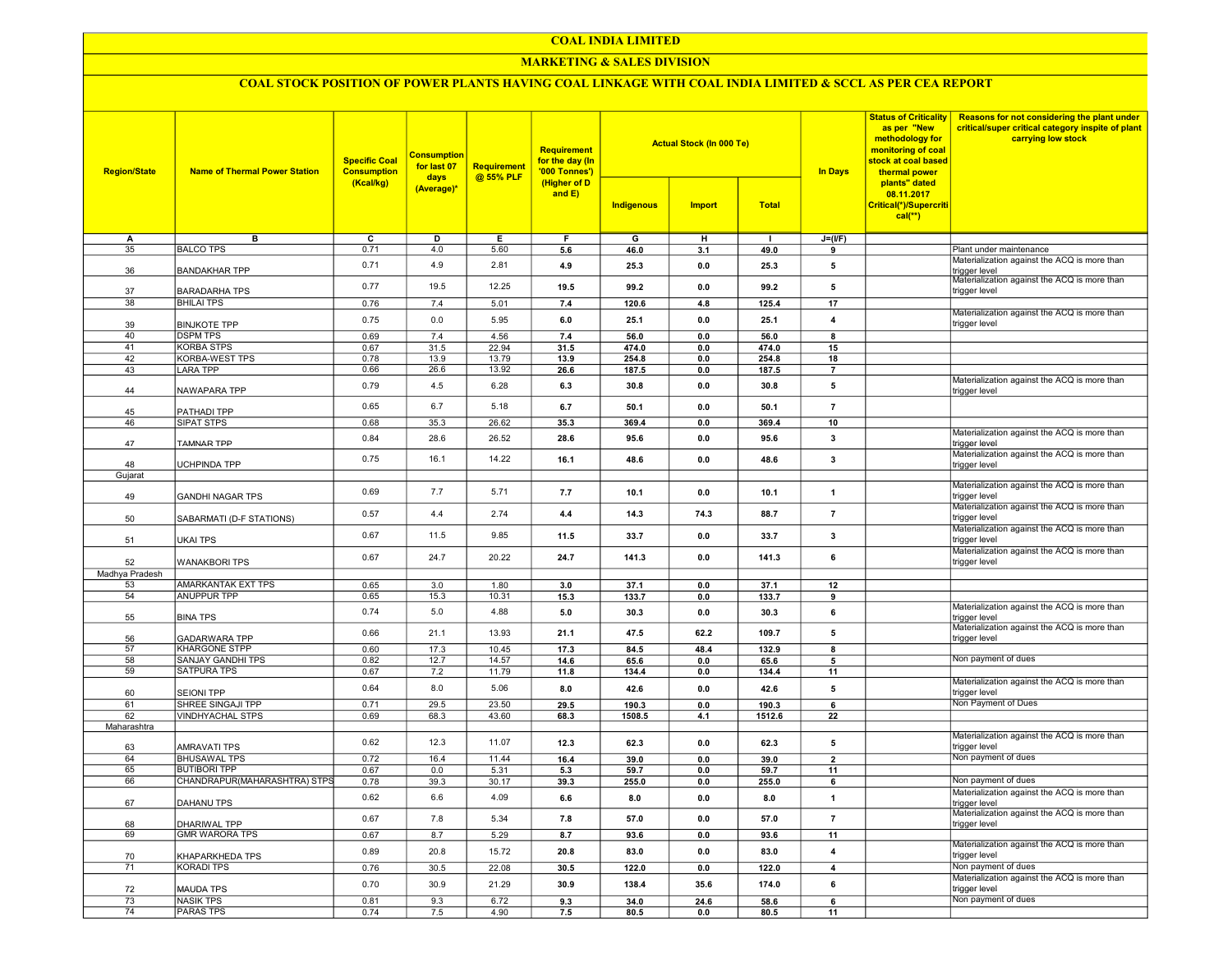## COAL INDIA LIMITED

## MARKETING & SALES DIVISION

# COAL STOCK POSITION OF POWER PLANTS HAVING COAL LINKAGE WITH COAL INDIA LIMITED & SCCL AS PER CEA REPORT

| <b>Region/State</b>             | <b>Name of Thermal Power Station</b>         | <b>Specific Coal</b><br><b>Consumption</b><br>(Kcal/kg) | <b>Consumption</b><br>for last 07<br>days<br>(Average)* | <b>Requirement</b><br>@ 55% PLF | <b>Requirement</b><br>for the day (In<br>'000 Tonnes')<br>(Higher of D<br>and $E$ ) | Indigenous     | <b>Actual Stock (In 000 Te)</b><br><b>Import</b> | <b>Total</b>         | <b>In Days</b>          | <b>Status of Criticality</b><br>as per "New<br>methodology for<br>monitoring of coal<br>stock at coal based<br>thermal power<br>plants" dated<br>08.11.2017<br>Critical(*)/Supercriti | Reasons for not considering the plant under<br>critical/super critical category inspite of plant<br>carrying low stock |
|---------------------------------|----------------------------------------------|---------------------------------------------------------|---------------------------------------------------------|---------------------------------|-------------------------------------------------------------------------------------|----------------|--------------------------------------------------|----------------------|-------------------------|---------------------------------------------------------------------------------------------------------------------------------------------------------------------------------------|------------------------------------------------------------------------------------------------------------------------|
|                                 |                                              |                                                         |                                                         |                                 |                                                                                     |                |                                                  |                      |                         | $cal**$                                                                                                                                                                               |                                                                                                                        |
|                                 |                                              |                                                         |                                                         |                                 |                                                                                     |                |                                                  |                      |                         |                                                                                                                                                                                       |                                                                                                                        |
| Α<br>75                         | в<br><b>PARLITPS</b>                         | C<br>0.67                                               | D<br>9.7                                                | Е.<br>6.65                      | F.<br>9.7                                                                           | G<br>99.8      | н<br>0.0                                         | $\mathbf{L}$<br>99.8 | $J=(VF)$<br>10          |                                                                                                                                                                                       |                                                                                                                        |
| 76                              | SOLAPUR STPS                                 | 0.56                                                    | 7.0                                                     | 9.73                            | 9.7                                                                                 | 129.8          | 20.7                                             | 150.5                | 15                      |                                                                                                                                                                                       |                                                                                                                        |
|                                 |                                              |                                                         |                                                         |                                 |                                                                                     |                |                                                  |                      |                         |                                                                                                                                                                                       | Materialization against the ACQ is more than                                                                           |
| 77                              | <b>TIRORA TPS</b>                            | 0.66                                                    | 40.6                                                    | 28.73                           | 40.6                                                                                | 190.2          | 0.0                                              | 190.2                | 5                       |                                                                                                                                                                                       | trigger level                                                                                                          |
| 78                              | <b>WARDHA WARORA TPP</b>                     | 0.66                                                    | 5.9                                                     | 4.71                            | 5.9                                                                                 | 139.6          | 0.0                                              | 139.6                | 24                      |                                                                                                                                                                                       |                                                                                                                        |
| Total of Western Region         |                                              |                                                         |                                                         |                                 |                                                                                     |                |                                                  |                      |                         | 0                                                                                                                                                                                     |                                                                                                                        |
| Southern                        |                                              |                                                         |                                                         |                                 |                                                                                     |                |                                                  |                      |                         |                                                                                                                                                                                       |                                                                                                                        |
| Andhra Pradesh                  |                                              |                                                         |                                                         |                                 |                                                                                     |                |                                                  |                      |                         |                                                                                                                                                                                       |                                                                                                                        |
| 79                              | DAMODARAM SANJEEVAIAH TPS                    | 0.66                                                    | 2.9                                                     | 13.85                           | 13.8                                                                                | 138.4          | 0.0                                              | 138.4                | 10                      |                                                                                                                                                                                       |                                                                                                                        |
| 80                              | Dr. N.TATA RAO TPS                           | 0.77                                                    | 27.0                                                    | 17.90                           | 27.0                                                                                | 154.7          | 0.0                                              | 154.7                | 6                       |                                                                                                                                                                                       | Materialization against the ACQ is more than<br>trigger level                                                          |
| 81                              | PAINAMPURAM TPP                              | 0.59                                                    | 15.6                                                    | 10.21                           | 15.6                                                                                | 51.9           | 107.1                                            | 159.0                | 10                      |                                                                                                                                                                                       | Materialization against the ACQ is more than<br>trigger level                                                          |
| 82                              | RAYALASEEMA TPS                              | 0.76                                                    | 21.3                                                    | 16.60                           | 21.3                                                                                | 62.1           | 0.0                                              | 62.1                 | $\mathbf{3}$            |                                                                                                                                                                                       | Materialization against the ACQ is more than<br>trigger level                                                          |
| 83                              | SIMHADRI                                     | 0.78                                                    | 23.2                                                    | 20.54                           | 23.2                                                                                | 371.5          | 96.0                                             | 467.4                | 20                      |                                                                                                                                                                                       |                                                                                                                        |
|                                 |                                              |                                                         |                                                         |                                 |                                                                                     |                |                                                  |                      |                         |                                                                                                                                                                                       | Materialization against the ACQ is more than                                                                           |
| 84                              | <b>SGPL TPP</b>                              | 0.53                                                    | 13.9                                                    | 9.26                            | 13.9                                                                                | 11.0           | 252.7                                            | 263.7                | 19                      |                                                                                                                                                                                       | trigger level                                                                                                          |
| 85                              | <b>VIZAG TPP</b>                             | 0.67                                                    | 10.6                                                    | 9.20                            | 10.6                                                                                | 27.2           | 0.0                                              | 27.2                 | $\mathbf{3}$            |                                                                                                                                                                                       | Less Supply of rakes from Railways                                                                                     |
| Karnataka                       |                                              |                                                         |                                                         |                                 |                                                                                     |                |                                                  |                      |                         |                                                                                                                                                                                       |                                                                                                                        |
| 86                              | <b>BELLARY TPS</b>                           | 0.63                                                    | 20.7                                                    | 14.23                           | 20.7                                                                                | 118.1          | 0.0                                              | 118.1                | 6                       |                                                                                                                                                                                       | Materialization against the ACQ is more than<br>trigger level                                                          |
| 87                              | <b>KUDGI STPP</b>                            | 0.63                                                    | 11.8                                                    | 19.90                           | 19.9                                                                                | 202.5          | 6.6                                              | 209.1                | 11                      |                                                                                                                                                                                       |                                                                                                                        |
|                                 |                                              | 0.66                                                    | 19.5                                                    | 14.98                           | 19.5                                                                                | 66.5           | 0.0                                              | 66.5                 | $\overline{\mathbf{3}}$ |                                                                                                                                                                                       | Materialization against the ACQ is more than<br>trigger level                                                          |
| 88                              | <b>RAICHUR TPS</b><br><b>YERMARUS TPP</b>    |                                                         |                                                         |                                 |                                                                                     |                |                                                  |                      |                         |                                                                                                                                                                                       |                                                                                                                        |
| 89<br>Tamil Nadu                |                                              | 0.62                                                    | 15.2                                                    | 13.09                           | 15.2                                                                                | 146.3          | 0.0                                              | 146.3                | 10                      |                                                                                                                                                                                       |                                                                                                                        |
| 90                              | <b>METTUR TPS</b>                            | 0.81                                                    | 14.6                                                    | 8.98                            | 14.6                                                                                | 110.6          | 0.0                                              | 110.6                | 8                       |                                                                                                                                                                                       |                                                                                                                        |
|                                 |                                              |                                                         |                                                         |                                 |                                                                                     |                |                                                  |                      |                         |                                                                                                                                                                                       | Materialization against the ACQ is more than                                                                           |
| 91                              | METTUR TPS - II                              | 0.78                                                    | 7.3                                                     | 6.16                            | 7.3                                                                                 | 55.3           | 0.0                                              | 55.3                 | 8                       |                                                                                                                                                                                       | trigger level<br>Materialization against the ACQ is more than                                                          |
| 92                              | NORTH CHENNAI TPS                            | 0.82                                                    | 24.0                                                    | 19.78                           | 24.0                                                                                | 91.2           | 32.6                                             | 123.8                | 5                       |                                                                                                                                                                                       | trigger level<br>Materialization against the ACQ is more than                                                          |
| 93                              | <b>TUTICORIN TPS</b>                         | 0.96                                                    | 15.2                                                    | 13.31                           | 15.2                                                                                | 97.2           | 0.0                                              | 97.2                 | 6                       |                                                                                                                                                                                       | trigger level                                                                                                          |
| 94                              | <b>VALLUR TPP</b>                            | 0.72                                                    | 22.5                                                    | 14.26                           | 22.5                                                                                | 131.3          | 68.3                                             | 199.6                | 9                       |                                                                                                                                                                                       |                                                                                                                        |
| Telangana                       |                                              | 0.69                                                    |                                                         | 9.83                            |                                                                                     |                |                                                  |                      |                         |                                                                                                                                                                                       |                                                                                                                        |
| 95<br>96                        | <b>BHADRADRI TPP</b><br><b>KAKATIYA TPS</b>  | 0.57                                                    | 8.7<br>8.4                                              | 8.33                            | 9.8<br>8.4                                                                          | 135.4<br>185.0 | 0.0<br>0.0                                       | 135.4<br>185.0       | 14<br>22                |                                                                                                                                                                                       |                                                                                                                        |
| 97                              | KOTHAGUDEM TPS (NEW)                         | 0.64                                                    | 15.2                                                    | 8.46                            | 15.2                                                                                | 82.0           | 0.0                                              | 82.0                 | 5                       |                                                                                                                                                                                       |                                                                                                                        |
| 98                              | KOTHAGUDEM TPS (STAGE-7)                     | 0.50                                                    | 6.8                                                     | 5.23                            | 6.8                                                                                 | 69.8           | 0.0                                              | 69.8                 | 10                      |                                                                                                                                                                                       |                                                                                                                        |
| 99                              | RAMAGUNDEM STPS                              | 0.62                                                    | 33.2                                                    | 21.33                           | 33.2                                                                                | 135.0          | 34.4                                             | 169.4                | 5                       |                                                                                                                                                                                       |                                                                                                                        |
| 100                             | <b>RAMAGUNDEM-B TPS</b>                      | 0.77                                                    | 0.8                                                     | 0.64                            | 0.8                                                                                 | 10.2           | 0.0                                              | 10.2                 | 12                      |                                                                                                                                                                                       |                                                                                                                        |
| 101                             | SINGARENI TPP                                | 0.58                                                    | 14.3                                                    | 9.12                            | 14.3                                                                                | 101.8          | 0.0                                              | 101.8                | $\overline{7}$          |                                                                                                                                                                                       |                                                                                                                        |
| <b>Total of Southern Region</b> |                                              |                                                         |                                                         |                                 |                                                                                     |                |                                                  |                      |                         | 0                                                                                                                                                                                     |                                                                                                                        |
| Eastern                         |                                              |                                                         |                                                         |                                 |                                                                                     |                |                                                  |                      |                         |                                                                                                                                                                                       |                                                                                                                        |
| Bihar                           |                                              |                                                         |                                                         |                                 |                                                                                     |                |                                                  |                      |                         |                                                                                                                                                                                       |                                                                                                                        |
| 102<br>103                      | <b>BARAUNI TPS</b><br><b>BARH I</b>          | 0.63<br>0.67                                            | 7.0<br>9.4                                              | 5.90<br>5.84                    | 7.0<br>9.4                                                                          | 54.6<br>85.0   | 0.0<br>0.0                                       | 54.6<br>85.0         | 8<br>9                  |                                                                                                                                                                                       |                                                                                                                        |
| 104                             | <b>BARH II</b>                               | 0.67                                                    | 18.8                                                    | 11.67                           | 18.8                                                                                | 169.9          | 0.0                                              | 169.9                | 9                       |                                                                                                                                                                                       |                                                                                                                        |
| 105                             | KAHALGAON TPS                                | 0.80                                                    | 32.6                                                    | 24.62                           | 32.6                                                                                | 292.9          | 11.5                                             | 304.4                | 9                       |                                                                                                                                                                                       |                                                                                                                        |
|                                 |                                              |                                                         |                                                         |                                 |                                                                                     |                |                                                  |                      |                         |                                                                                                                                                                                       | Materialization against the ACQ is more than                                                                           |
| 106<br>107                      | <b>MUZAFFARPUR TPS</b><br>NABINAGAR STPP     | 0.77<br>0.58                                            | 6.0<br>20.2                                             | 3.95<br>15.21                   | 6.0<br>20.2                                                                         | 38.1<br>111.9  | 0.0<br>23.9                                      | 38.1<br>135.8        | 6<br>$\overline{7}$     |                                                                                                                                                                                       | trigger level                                                                                                          |
|                                 |                                              |                                                         |                                                         |                                 |                                                                                     |                |                                                  |                      |                         |                                                                                                                                                                                       | Materialization against the ACQ is more than                                                                           |
| 108                             | NABINAGAR TPP                                | 0.69                                                    | 14.3                                                    | 9.06                            | 14.3                                                                                | 67.8           | 0.0                                              | 67.8                 | 5                       |                                                                                                                                                                                       | trigger level                                                                                                          |
| Jharkhand                       |                                              |                                                         |                                                         |                                 |                                                                                     |                |                                                  |                      |                         |                                                                                                                                                                                       |                                                                                                                        |
| 109                             | BOKARO TPS 'A' EXP                           | 0.57                                                    | 6.6                                                     | 3.78                            | 6.6                                                                                 | 104.8          | 0.0                                              | 104.8                | 16                      |                                                                                                                                                                                       |                                                                                                                        |
| 110                             | CHANDRAPURA(DVC) TPS                         | 0.61                                                    | 2.6<br>4.4                                              | 4.06                            | 4.1                                                                                 | 155.9          | 30.2                                             | 186.1                | 46                      |                                                                                                                                                                                       |                                                                                                                        |
| 111<br>112                      | JOJOBERA TPS<br><b>KODARMA TPP</b>           | 0.69<br>0.62                                            | 13.1                                                    | 2.18<br>8.23                    | 4.4                                                                                 | 43.9           | 0.0                                              | 43.9                 | 10<br>9                 |                                                                                                                                                                                       |                                                                                                                        |
|                                 |                                              |                                                         |                                                         |                                 | 13.1                                                                                | 85.4           | 29.5                                             | 114.9                |                         |                                                                                                                                                                                       | Materialization against the ACQ is more than                                                                           |
| 113                             | MAHADEV PRASAD STPP<br><b>MAITHON RB TPP</b> | 0.70                                                    | 7.7<br>13.3                                             | 5.01                            | 7.7                                                                                 | 48.3           | 0.0                                              | 48.3                 | 6                       |                                                                                                                                                                                       | trigger level                                                                                                          |
| 114                             |                                              | 0.64                                                    |                                                         | 8.89                            | 13.3                                                                                | 232.6          | 0.0                                              | 232.6                | 17                      |                                                                                                                                                                                       |                                                                                                                        |